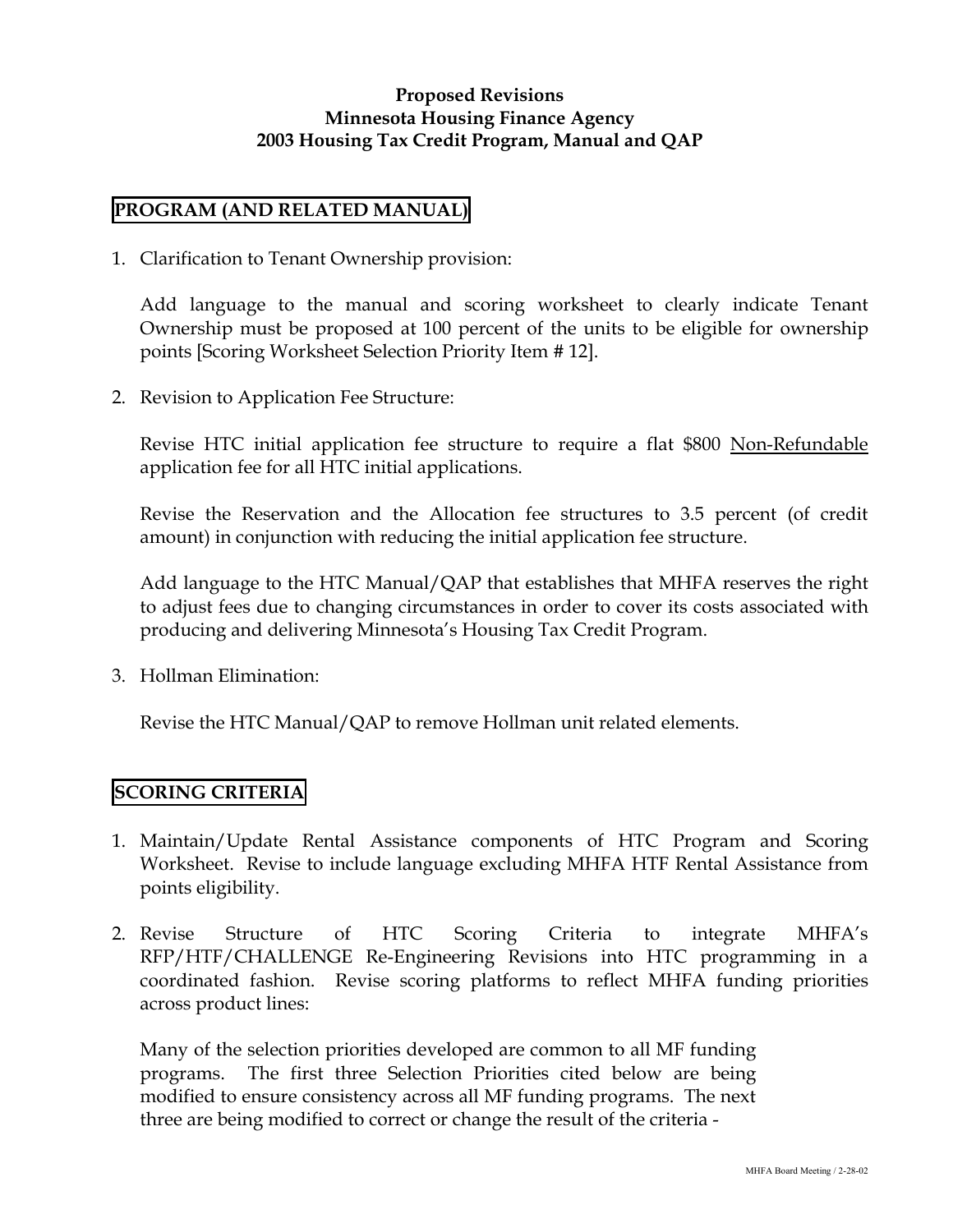- 1. Leverage- Award more points to proposals that minimize the amount of requested MHFA deferred funds.
- 2. Development Cost Reduction/Cost Avoidance-Award points for each method of cost reduction/cost avoidance utilized by the applicant.
- 3. Large Family Housing- Propose to maintain a 60 to 75 percent 2 bedroom requirement, but remove the 25 percent 3 bedroom requirement and allow owners to build large units to suit the market demand.
- 4. Rental Assistance- Remove Metropolitan Housing Opportunity Program (Hollman) priority because the funds are exhausted. Retain priority for Project Based and Tenant Based Rental Assistance.
- 5. Preservation of Assisted Housing- Increase the points awarded to allow qualified proposals to receive a funding priority. (The total number of preservation proposals selected will be limited by a cap on the percentage of tax credits used for this purpose and the funds available in the PARIF program)
- 6. Eventual Tenant Ownership- Priority will be given to development which submit a successful plan to transfer 100 percent of the units to tenant ownership-HTC

No changes are being proposed for the following selection priorities:

- 1. Serves Lowest Income Tenants
- 2. Economic Integration
- 3. Underserved Populations
- 4. Project Location
- 5. Smart Growth
- 6. Cooperatively Developed Plan
- 7. Intermediary Cost Containment-
- 8. Temporary Priorities Determined by Board or Legislature
- 9. Extended Duration
- 10. Revitalization in Qualified Census Track
- 11. Single Room Occupancy
- 12. Special Populations
- 13. Unacceptable Practices
- 3. Revise Preservation Development HTC Points Structure:

Increase the total points available to qualifying Preservation proposals [via HTC Preference Priority #3]. The final points structure will be reached following more detailed analysis of the impacts this increase will have upon the general competitive field of proposals. A generally balanced impact will be pursed.